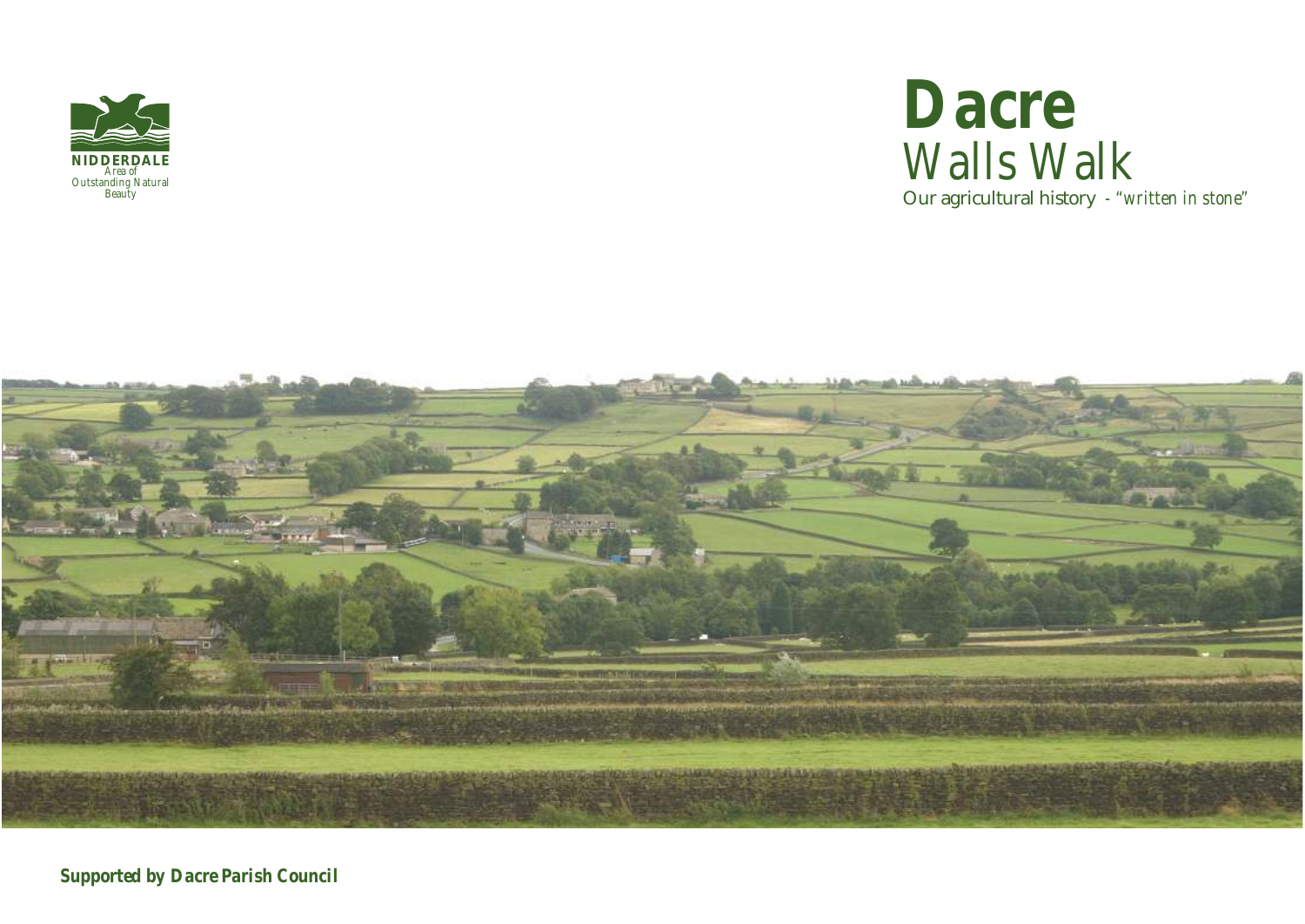# Dacre Walls Walk The

### Our agricultural history - "written in stone"

**The dry stone walls in Dacre Parish have a very long history, and the features described in this walk provide a glimpse of the land's past use and management. The walk covers 9km 5½ miles of rolling farmland. You will need 3-4 hours to complete the walk and are recommended to wear walking boots. Refreshments are available at the Wellington Inn or Darley Mill Centre, both at the beginning/end of the walk.**

Start at Darley Mill Centre. Walk up the hill for 100m then take the footpath on the right signposted for Dairy Lane. Follow the path to the bottom of the fields.

**1.** As you pass between these fields notice the **stepped stiles** and a **Stang stoop**. Stone stiles constructed within the line of the wall have proved a simple and durable way to allow people, but not livestock, access between fields. The Stang stoop was an early way to hold a simple gate in a stone gatepost, or stoop. Timber rails would be slotted into notches carved in the stoops forming a retractable wooden barrier. Whilst the rails have gone, the carved notches can still be seen.

After entering the third field, turn right over the low stone wall and walk over the footbridge and through the stoop or squeeze stile.



*Remains of stang stoop Squeeze stile*

**2.** The **stoop** or **squeeze stile** is a vertical gap in the wall, within which two stone stoops are set approximately 45 cm apart. The distance between these stoops narrows towards the base to prevent the passage of livestock.

Bear left, alongside the stream and up the steps.

**3.** Notice a series of gates and walls located on the left halfway up this first field. This is thought to have been originally a medieval 'out gang', constructed to direct the sheep as they were brought in from Dacre Pasture to the lower-lying farms. This area would have been open pasture, but was enclosed during the 19th Century, hence its uniformity in appearance.

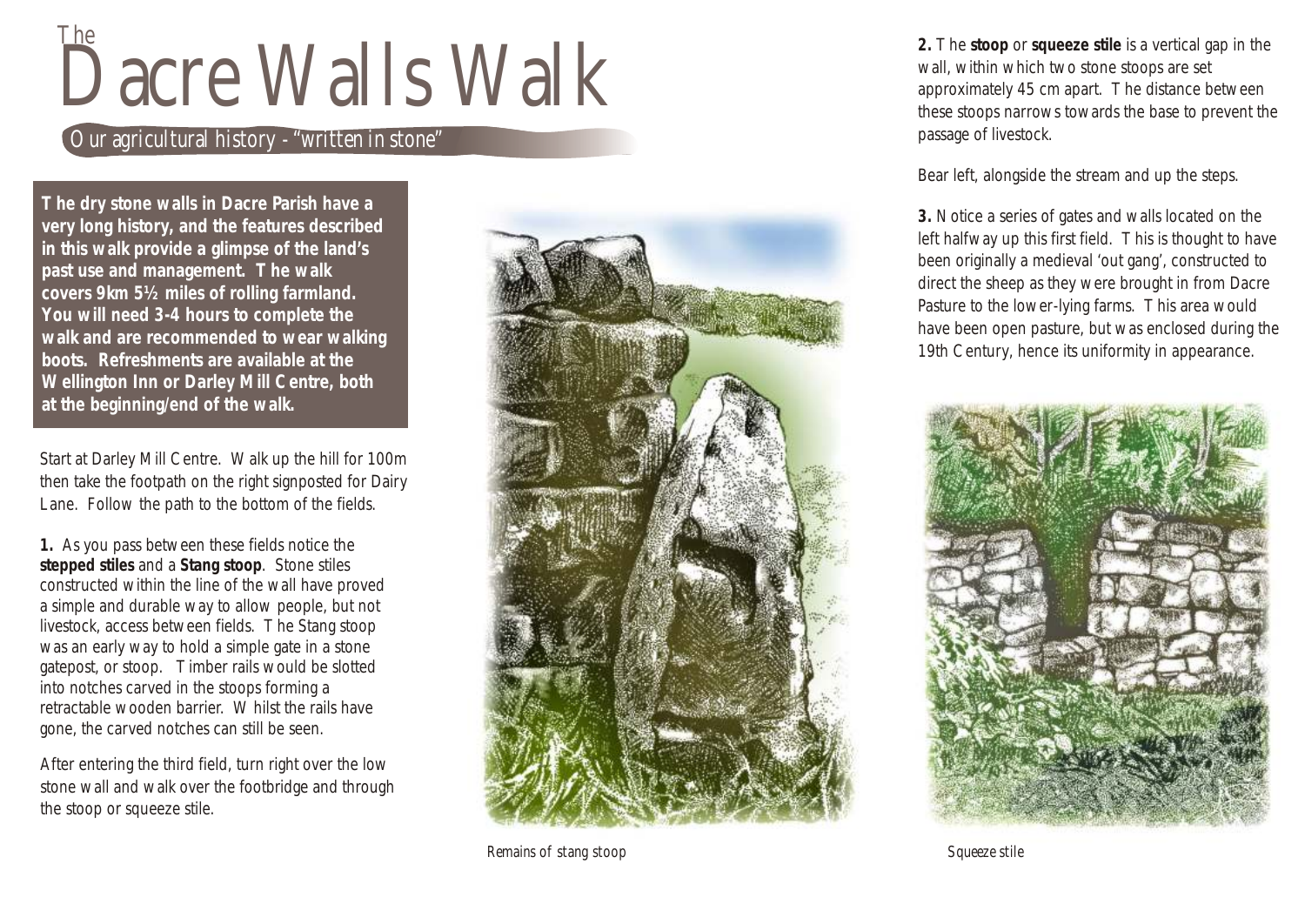Continue up the slope, keeping the line of the wall boundary on your left and passing through one gate, and over one stile. Walk straight across this field to another stile, which takes you onto a minor road. Turn left and walk down the lane to the double gates on the right hand side of the road (opposite Oxen Close Farm). Take the right hand gate and walk in a straight line up the hill, over the wooden stile and into the woods.

Follow the path through the wood until you come to a stone stile. Through the stile walk diagonally left across field looking out for a stile to lead you onto a track. Turn right onto the track and follow until you reach a road. Turn left downhill following the road.

**4.** As you near the ford at the bottom of the hill, look carefully at the far boundary wall of the field on your left. In front of this wall are four individually carved headstones, forming part of a sequence of similar stones along the northern side of Padside Beck. The adjacent dry stone wall marks the location of each headstone with a vertical joint or wall end. The meaning and age of these stones is a mystery. (Unfortunately they are not accessible from a public path so you will only be able to view them from the road.)

Cross the ford and look for a stile on the right taking you over the Packhorse Bridge. Turn left after the bridge towards a stile on your right. Follow the winding path through the trees and bracken keeping roughly to the line of the upper right hand wall.

The lower left-hand wall above Padside Beck marked the boundary of the Forest of Knaresborough.



*The packhorse bridge*

You will eventually cross a stile onto another minor road. Turn right and walk up this road for about 10 minutes until you reach Dacre Pasture Lane off to the right, where you should look for a stile on the left. *Dressed stone gate post*

**5.** Next to the stile notice the stone gate posts, carefully shaped with a rounded top and dressed to a high quality. These are a legacy of the Ingliby Estate's managed farms of the 19th Century.

The walk next passes through a large field, which often contains cattle including bulls. These will be of breeds allowed to share the field with you and are not likely to have any great interest in your presence. However, if you prefer, you may bypass the field by continuing along the road and turning left down the next road.



Cross the stile and strike out across this large field in the direction of the hill top, then bear slightly right to meet the step stile which exits onto another road. Turn left on the road, then immediately take the track on the right signed for 'Pasture Side.'

At the end of the track follow the waymarkers around the back of Pasture Side house and over the stile near the right hand corner of the field. Walk through a field of rushes in a straight line, then follow the waymarkers through Monk Ing Farm to reach a paved road which leads you to a junction with Lanes Foot Road. Here, continue straight on, along the route marked as 'Nidderdale Way'.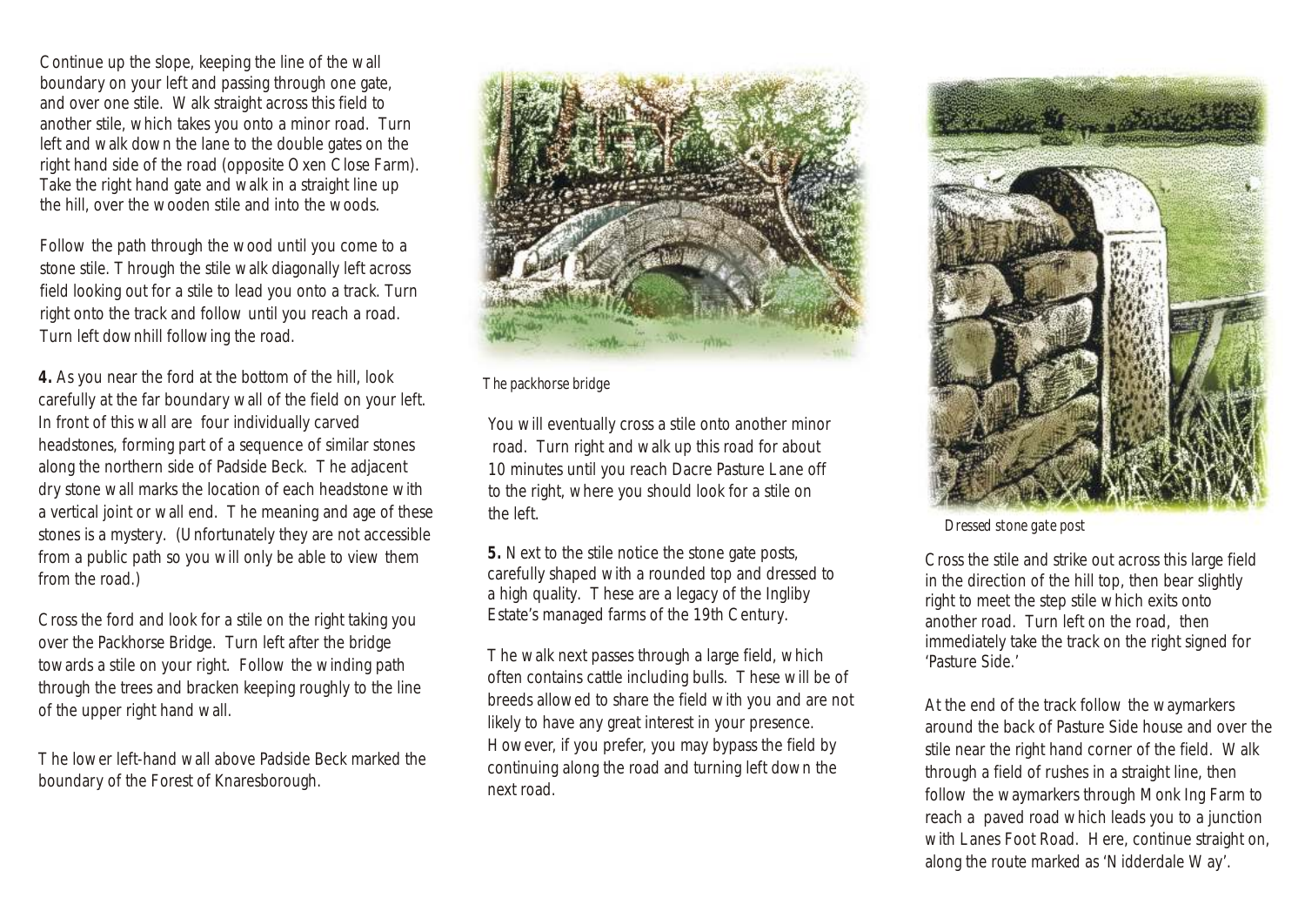At the bottom, where the track bears left, follow the Nidderdale Way into the centre of the field then turn right to the gateway in the middle of the boundary wall and continue across the middle of the next field to a stile in the opposite wall.

**6.** Once over this stile you will notice a good example of a **Cripple Hole** in the left boundary wall.

These features have been used since medieval times to regulate sheep movement between fields with the opening left unblocked to allow free passage, or barred by placing a large flagstone in front of the opening. 700 years of sheep breeding has resulted in a gradual increase in body size and fleece weight. Hence the size of this cripple hole can be used as a clue to its age.



The footpath next passes over a number of step stiles. Count as you go, then after the fifth, look for a small stile in the left-hand boundary wall, just beyond a gate. Take care as this is easily missed and you will need to pass through it!

**7.** The wall on the other side of this stile possesses the features of a pre-17th Century wall. The walls of this time tended to be sinuous, squat and broad. Also whilst modern wallers tend to build in clear 'courses', walls of this period have a more random placement of stones.

Orthostats, the large boulders at the base, were incorporated into the walls of this time, as in earlier periods.

Keeping this wall on your right, make your way to the stile at the corner of the field and out onto the road. Turn left and follow the road downhill to Dacre Top. Then turning right at the T-Junction walk along the pavement for approximately 250m. Here take the path on the left-hand side of the road signposted for Pyefield Farm. (As a shorter alternative, you may be tempted to follow the road from this point back to the start. Please take great care if you do this - traffic here is fast and there are no pavements.)

Follow the track downhill taking care to look out for the waymarkers that sign the point where the right of way leaves the track off to the right before Pyefield Farm.

As you follow the waymaked route to the beck you may notice that round river stones have been used to make some sections of the walls you pass.

As you approach the beck, cross over the stile, then pass through the squeeze stile on your right.

The boundary wall and beck will now be on your left hand side, follow the line of this wall towards Low Hirst Farm. When entering the field before the farm head slightly to right heading for a gate. Through the gate turn left heading back towards the beck. Follow the wall side on your left to the step stile in the corner of the field. Cross the road and return to the Darley Mill Centre.

## **Quaker Burial Ground**

A short detour from the route will take you to the Quaker Burial Ground, some 600m west of Dacre, only reached by footpath from the village or Dacre Lane. The site was a former Friends Meeting House dating from the late 17c, and a burial ground which was in use from the late 17c until mid 19c. The Grade II listed site is in a beautiful and tranquil setting with views across lower Nidderdale.

Descendants of many of those mentioned in the burial records still live locally and, although the graves are unmarked, you are asked to show due respect.